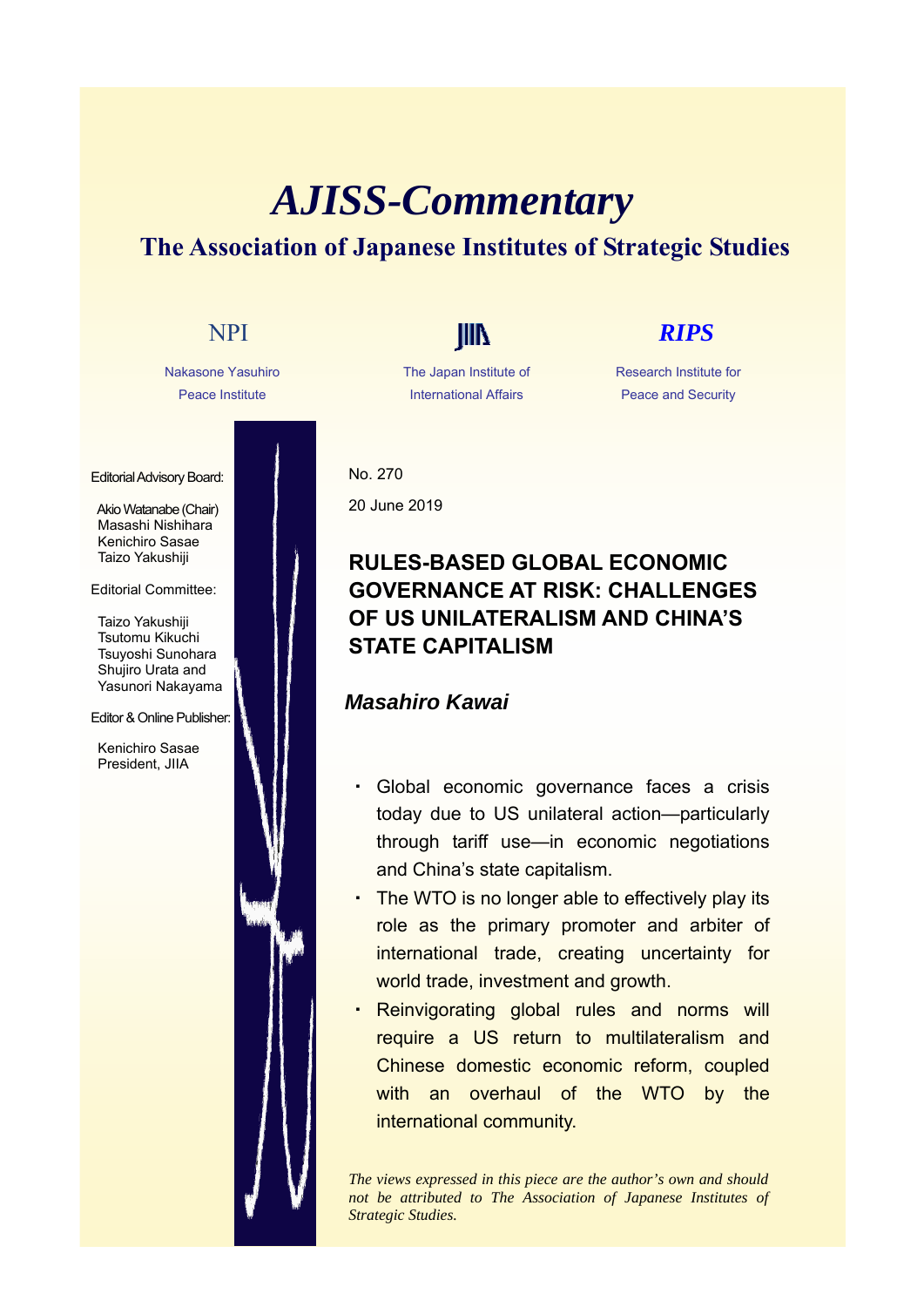Rules-based global economic governance is at unprecedented risk due to the US's departure from multilateralism and global cooperation, its unilateral use of higher tariffs as threats to gain concessions from its trading partners, and its intensifying competition with China to maintain economic and technological supremacy in the face of its rapid rise combined with its deep-rooted state capitalism. The Donald Trump Administration has unilaterally raised tariffs on imports of steel and aluminum and threatens to do the same on imports of automobiles for "national security" reasons. It has also raised tariffs on imports from China in three steps for reasons of China's "unfair trade practices" such as the infringement of intellectual property rights (IPR), industrial subsidies for "Made in China 2025," and use of state-owned enterprises (SOEs). It now threatens to resort to the fourth step by raising tariffs on the rest of imports from China if the Xi Jinping Administration does not address US concerns. Through these measures the US believes that it can correct the behavior of its trade partners, particularly China, the EU, and Japan, so as to reduce its bilateral trade deficits with them. Mexico and Canada had to agree with the US on the new United States-Mexico-Canada Trade Agreement (USMCTA) which gave more advantages for the US.

While criticizing China's "unfair trade practices," the US also perceives China as challenging the US's global dominance in the economic, technological and military arenas and is determined to deter China's ambition. The US-China bilateral talks that were suspended in May 2019 may restart and result in a short-run resolution of conflict by China's promise to expand its imports from the US, strengthen IPR protection and address some of its policies deemed as trade-distorting by the US. However, bilateral competition for economic and high-tech supremacy will not be resolved in the short run and will likely be a lingering issue for a long time to come.

As the key promoter of free, nondiscriminatory, and multilateral trade, the General Agreement on Tariffs and Trade (GATT)/World Trade Organization (WTO) served well for the growth of the world economy in the post-World War II period but is now facing the challenge of transformation to remain effective and relevant. The WTO's primary function to advance global trade liberalization and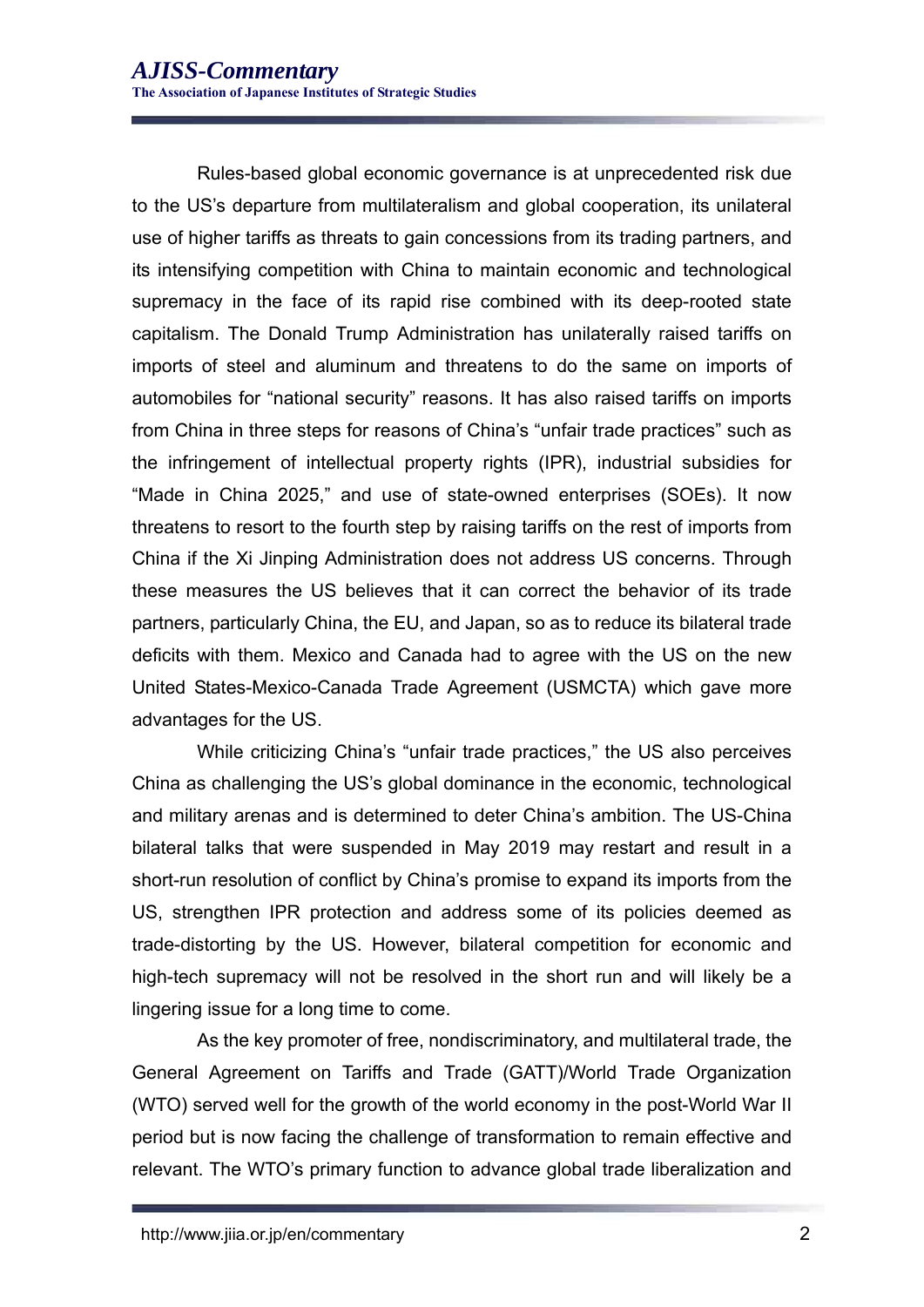set trade rules has stalled, as indicated by the failure of the Doha Development Round. Its role of monitoring member countries' trade policies has been hampered by the lack of notification to the WTO by many developing countries of policy measures affecting trade, hurting transparency. Finally, its dispute settlement system will likely cease to have a binding Appellate Body by the end of 2019. Only the minimum number of three judges remain, and two of them will end their terms by December this year. The Trump Administration has called the WTO's existing rules inadequate to respond to the practices of non-market economies like China, including areas like IPR infringement, industrial subsidies, and market distortions from SOEs. Developing countries are often exempted from strict WTO disciplines due to the special and differential treatment (SDT) given to them. Washington's concerns over the Appellate Body's excessively interpretative decisions and overreach directly led to the blockage of new judicial appointments to the body.

Japan has continued to actively promote globalization and multilateralism in its attempt to restore rules-based global economic governance. Despite being one of the closest US allies in terms of security, Japan has been critical of the US departure from multilateralism and its unilateral approach to bilateral trade deals. Japan took the lead in negotiating, concluding and implementing the Comprehensive and Progressive Trans-Pacific Partnership Agreement (CPTPP) after US withdrawal. It has also implemented the Japan-EU Economic Partnership Agreement (EPA) and is actively negotiating on the Regional Comprehensive Economic Partnership (RCEP). Japan has been balancing risks and opportunities posed by the economic rise of China by engaging China in several economic cooperation processes, such as joint projects in third countries, environmental cooperation, and financial cooperation. In addition, PM Shinzo Abe has been supporting WTO reform.

Restoring global economic governance based on rules and norms will require changes on the part of both the US and China. The US must return to multilateralism and global cooperation while addressing its own domestic imbalances such as rising inequality, hollowing out of the middle class, and savings-investment deficits. China must transform its economic model